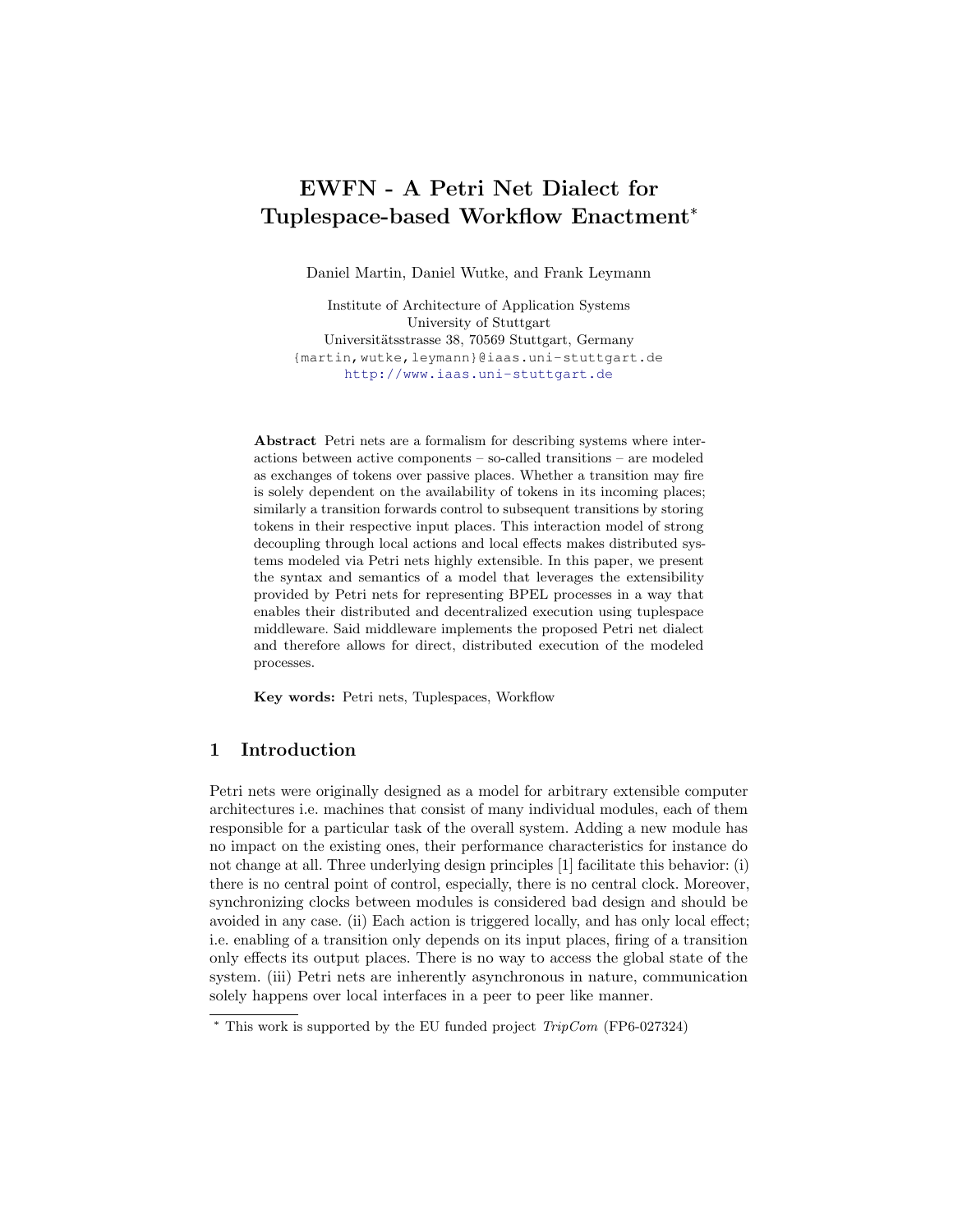These principles build the foundation for our model, that is naturally based on Petri nets. In their spirit, we define a set of individual components and the communication between them. The communication middleware that facilitates component interaction during execution of the model is based on tuplespaces, since (i) they closely resemble the design properties of petri nets in terms of loose coupling and asynchronous communication [\[2\]](#page-6-1) and (ii) each element of a Petri net can be directly mapped to an entity in a tuplespace based system (either a component, a tuple or a tuplespace).

Tuplespace technology has its origin in the Linda coordination language, defined in [\[3\]](#page-6-2) as a parallel programming extension for programming languages for the purpose of separating coordination logic from program logic, i.e. the actual application code. The Linda concept is built on the notion of a tuplespace, a piece of memory that is shared among all interacting parties. A user interacts with the tuplespace by storing and retrieving *tuples* (i.e. an ordered list of typed fields) via a simple interface: tuples can be (i) stored (using the write operation), (ii) retrieved destructively  $(take)$  and (iii) non-destructively  $(read)$ . Tuples are retrieved using a template mechanism, e.g. by providing values of a subset of the typed fields of the tuple to be read, similar to *query by example* [\[4\]](#page-6-3) ("associative addressing"). Using tuplespace-based coordination, execution of a component's computational logic is triggered when tuples matching the templates registered by the respective component are present in the tuple space. Thus, the templates a component uses to consume tuples and the tuples it produces represent its coordination logic.

In this paper, we define a variant of Petri nets, called *Executable Workflow* Networks (EWFN), specifically designed to represent BPEL workflows and being executed "natively" on an extended, Linda-like tuplespace system. The basis for our model are colored, non-hierarchical Petri nets (CPN) [\[5\]](#page-6-4) and Boolean networks [\[6\]](#page-6-5). We present an extension of the model presented in [\[7\]](#page-6-6), building upon the syntax and concentrate on the description of the semantics.

#### 2 Syntax

Definition 1 (EWFN). An EWFN is a directed, bipartite graph

$$
EWFN = (\Sigma, P, T, F, X, A, M_0, L_w)
$$

 $\Sigma = \{CF, DATA \times \mathbb{N}, DATA \times \mathbb{N} \times String, \ldots, \epsilon\}$  denotes the set of tokens (tuples). Note that  $\Sigma$  comprises two different categories of tokens: (i) control flow tokens  $CF = ("CF" \times S \times N \times N \times N)$  with  $S = \{ "POS", "NEG", "FAIL" \}$ denoting either "positive", negative (a.k.a *dead path*, a special form of "negative" control flow necessary for dead path elimination in WS-BPEL) or control flow initiated by a failure, and (ii) data tokens representing BPEL variables and process meta-data. The three integer fields represent processID, instanceID and scopeID in order to be able to distinguish between process models, process instances and scopes that were initiated by event-handlers. Data tokens consist of the generic data tuple (denoted as  $DATA = ("DATA" \times N \times N))$  concatenated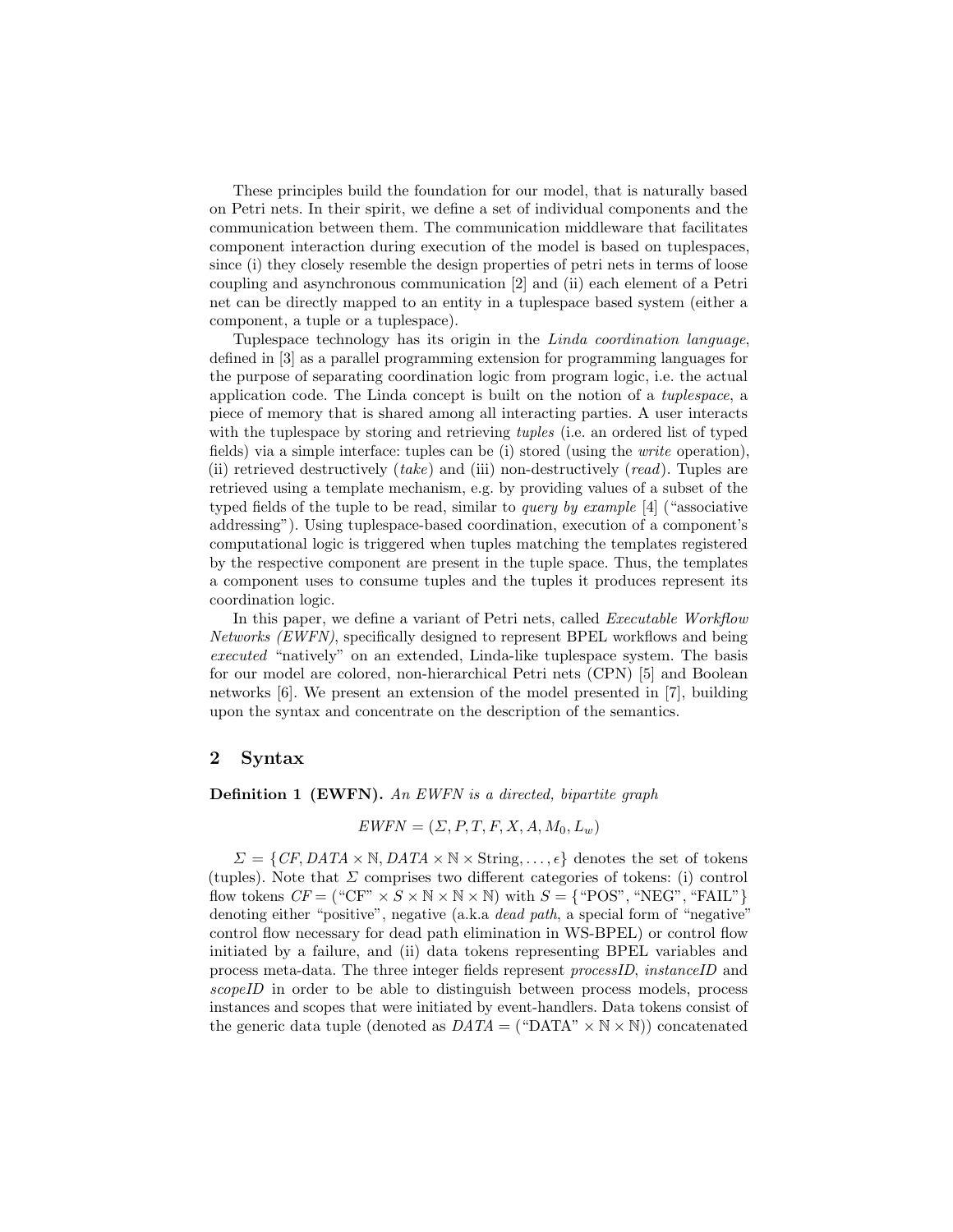with *variable* definitions (in tuple form) from the respective process. We represent arbitrary structured data by serializing its tree-based representation (e.g. in the form of an XML-DOM [\[8\]](#page-6-7)) into nested tuples. Furthermore,  $\Sigma$  contains the "empty" tuple  $\epsilon$  used to denote that actually no tuple is produced.

Note that like most other formalizations of Petri nets, our description is based on multi-sets, we therefore define the operators  $+$ ,  $-$ , etc. to be defined on multi-sets as well.

P is a finite set of places and T a finite set of transitions such that  $P \cap T = \emptyset$ .

 $F \subseteq (T \times P) \cup (P \times T \times R)$ , with  $R = \{read, take\}$  is a set of arcs known as flow relation. The set  $F$  is subject to the constraint that no arc may connect two places or two transitions. The arc types correspond to classical Linda operations [\[3\]](#page-6-2): write (a.k.a out) arcs go from transitions to places (i.e. are member of the set  $(T \times P)$ , whereas read (a.k.a rd) and take (a.k.a in) arcs go from places to transitions, with arc inscription  $R$  denoting the type of arc. Take arcs are known from classical Petri nets (i.e. they destructively consume tokens from places). Read arcs (a.k.a test arcs) [\[9\]](#page-6-8) in contrast allow a transition to non-destructively read a token from a place.

X is a set of *templates* in tuple form, that may either contain a wildcard  $(\star)$ or a concrete value as element.

 $A:(P\times T\times R)\to X$  is a function that assigns templates to incoming arcs of a transition such that  $\forall (p, t, r) \in F \cap (P \times T \times R) : A((p, t, r)) \in X$ . Sometimes, we use A without the last parameter, as a shortcut to access the template assigned to an arc pointing to a transition. In these cases, it is not important whether the template is used in a read or a take operation.

 $M_0: P \to \Sigma_{MS}$  is an initialization function that assigns a multi-set over  $\Sigma$ to places such that  $\forall p \in P : M_0(p) \in \Sigma_{MS}$  This function initializes the network by assigning a multi-set of colored tokens to each place. It is also allowed that the expression is missing, i.e. a place is initialized with the empty color multi-set.

 $L_w : (T \times P) \to \Sigma$  is the Linda write function that determines the token to be written by each outgoing arc of a transition. Writing an empty tuple  $(\epsilon)$ means that no tuple is written at all.

**Definition 2 (tuple element).** A tuple element TE is a tuple  $(p, tu)$ ,  $p \in P$ ,  $tu \in \varSigma$ 

**Definition 3 (marking).** A marking  $M \in TE_{MS}$  is a multi-set (denoted as  $\langle MS \rangle$  over tuple elements. Each place may contain one or more equal tuple elements, thus the marking is defined as a multi-set. Note that we may also use M as a function such that  $\forall p \in P : M(p) \in \Sigma_{MS}$ 

<span id="page-2-0"></span>**Definition 4**  $(L_r)$ . Linda read operations (destructive and non-destructive) are formalized as a function  $L_r : X \times \Sigma_{MS} \to \Sigma$ . According to Linda's semantics [\[3\]](#page-6-2), only one tuple is returned regardless the number of matching tuples. It is not determined which tuple of the set of matching tuples is returned:  $L_r(te, tu_{MS}) =$  $tu \in tu_{MS}|tu \approx te.$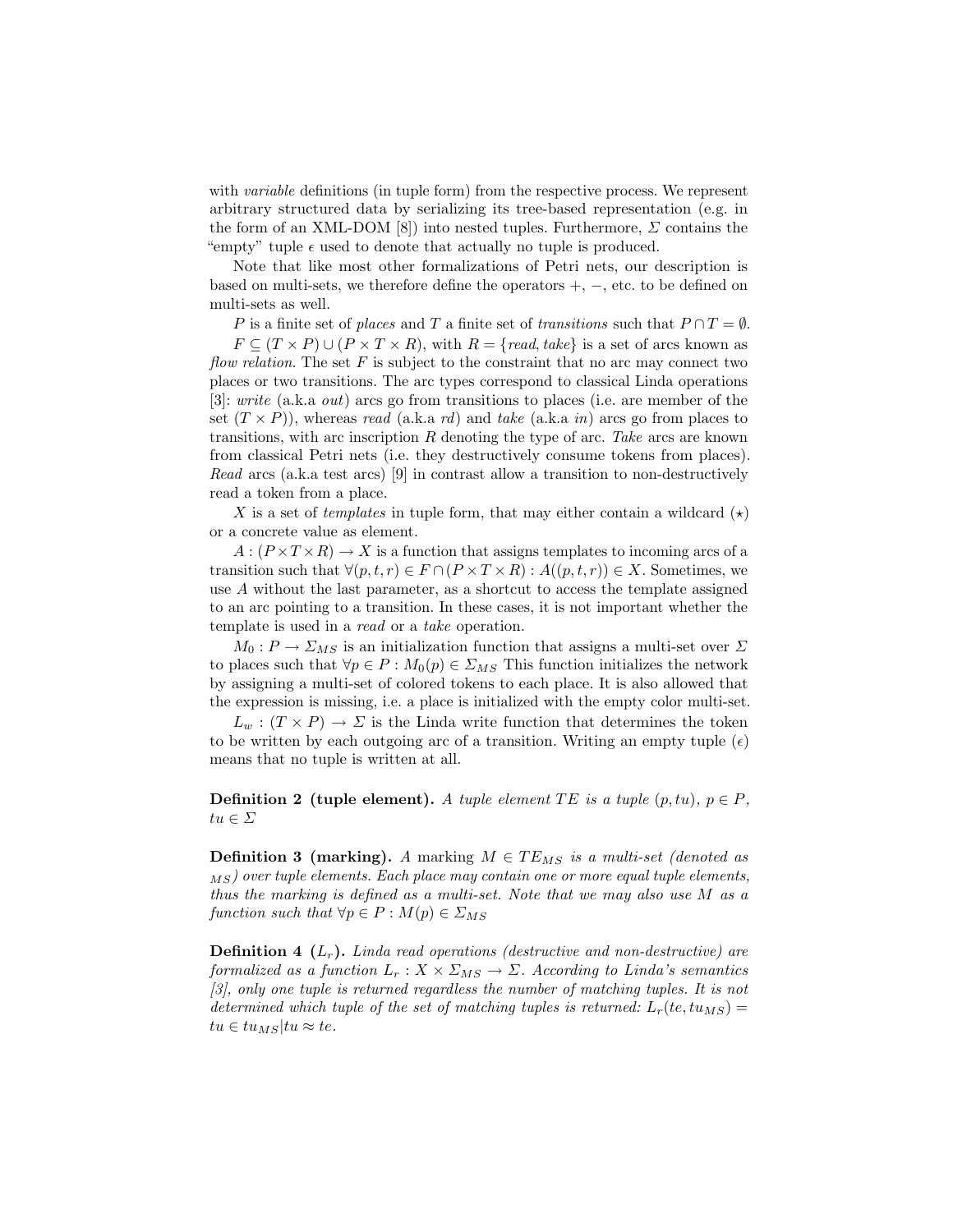$\approx$  is a binary relation over the sets  $\Sigma$  and X, specifying if a template matches a tuple:  $\approx \subseteq \Sigma \times X$ .

$$
(tu, te) \in \infty
$$
 iff  $|tu| = |te| \wedge (\forall n \in 1.. |te| : \pi_n(te) = \pi_n(tu) \vee \pi_n(te) = \star)$ 

 $\pi_i(t)$  returns a projection to the i<sup>th</sup> component of a tuple tu, |tu| denotes the size of a tuples, i.e. the number of elements it contains.

A template therefore is a tuple that has either a wildcard (denoted by the  $\star$ character) or a concrete value on each position. A template matches a tuple iff (i) both have the same number of elements and (ii) each concrete value in the tuple equals the value on the same position in the template, or (iii) the template has a wildcard on this position.

Definition 5 (strongly connected). An EWFN is called strongly connected  $[10]$  iff for every pair of nodes (places and transitions) x and y there is a firing sequence leading from x to y.

Similar to WF-nets [\[10\]](#page-6-9), an EWFN has two special kinds of transitions:  $t_a$ and  $t_o$ . There is no arc pointing to  $t_a$ , i.e.  $\bullet t_a = \emptyset$ , similarly,  $t_o$  has no outgoing arcs, i.e.  $t_o \bullet = \emptyset$ . If we add a place  $p^*$  to the EWFN to connect transition  $t_o$  with  $t_a$  (i.e.  $\bullet p^* = \{t_o\}$  and  $t^* \bullet = \{t_a\}$ ), then the resulting net is strongly connected. Transitions of type  $t_a$  do not have a precondition, i.e. are formally allowed to fire any time. We use such transitions to create process instances (i.e. create a CF tuple with new instance id) in our model. Similarly,  $t<sub>o</sub>$  does not have outgoing transitions, this transition only consumes tokens from the EWFN and is used to log process instance termination.

#### 3 Semantics

A transition  $t \in T$  that executes a *destructive* read operation (a.k.a take) changes marking  $M_1$  to  $M_2$  as follows:

$$
\forall p \in \bullet t : M_2(p) = M_1(p) - L_r(A((p, t, "take")), M_1(p))
$$

A transition  $t \in T$  that executes a *non-destructive* read operation in contrast, does not have any effect on the marking:

$$
\forall p \in \bullet t : M_2(p) = M_1(p)
$$

The set of places that have arcs pointing to transition t is denoted as  $\bullet t =$  $\{p|pFt\}$ , the set of transitions that have arcs pointing to place p is denoted as  $\bullet p = \{t | tF p\}$ , with F being the flow relation.  $t \bullet$  and  $p \bullet$  are defined accordingly.

**Definition 6 (enabled).** A transition  $t \in T$  is called enabled in marking M iff

$$
\forall p \in \bullet t : L_r(A((p,t)), M(p)) \neq \emptyset
$$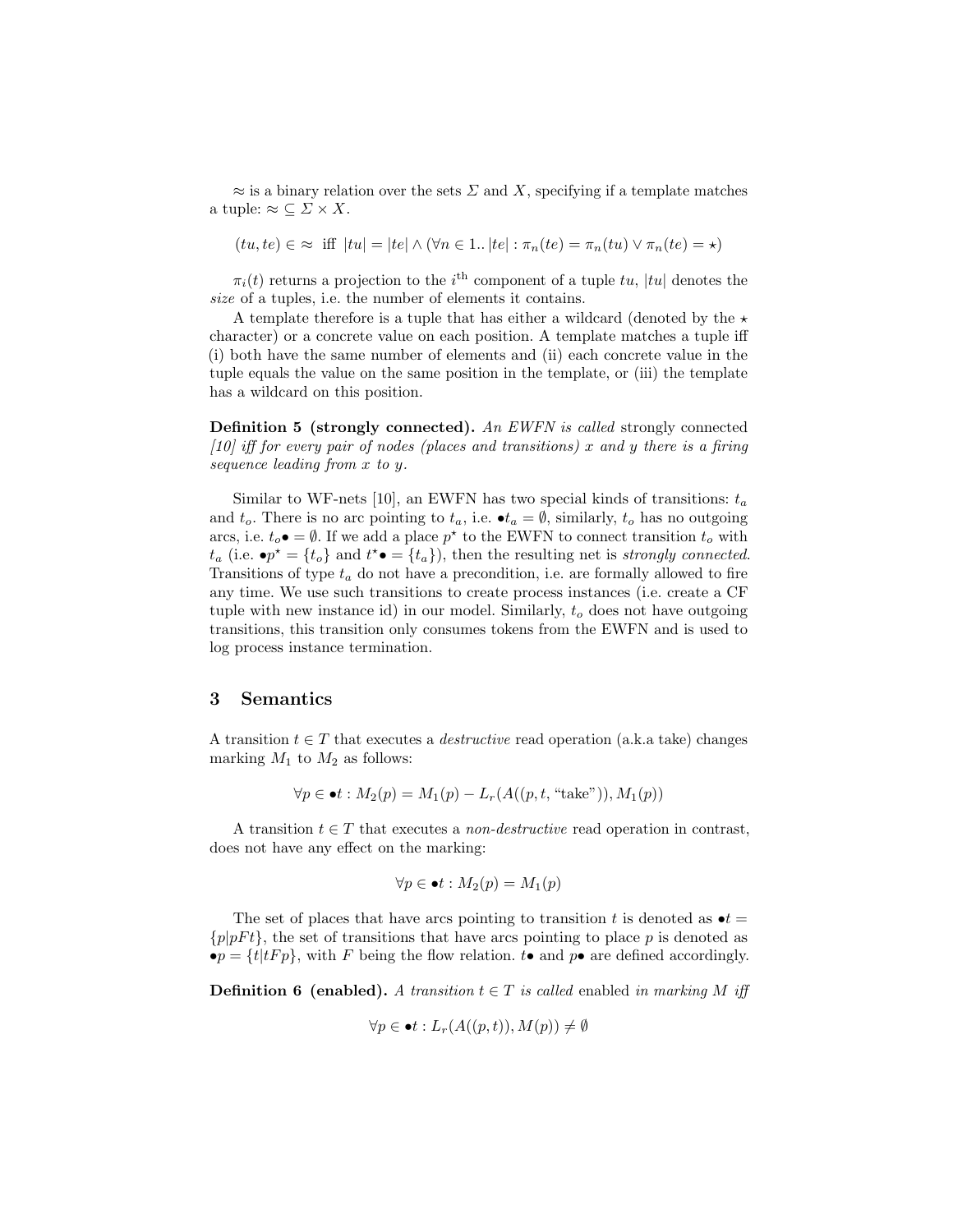It is important to notice that the templates of read operations may overlap, i.e. if two different transitions destructively read from the same place with templates that (partially) match the same tuple, a conflict is created. According to Linda semantics [\[3\]](#page-6-2), this conflict is resolved non-deterministically. Clearly, non-deterministic decisions are not suitable for workflow definitions. That is why we extend the enablement rule of a transition in EWFNs to be "conflict free" enabled. If there are transitions in an EWFN that cause conflicts, the EWFN is not valid.

**Definition 7** (conflict-free enabled). A transition  $t \in T$  is called conflict-free enabled in marking M iff

t is enabled 
$$
\wedge
$$
  
\n $\forall t' \in (\bullet t) \bullet \setminus \{t\} : t' \text{ is not enabled } \vee$   
\n $\forall p \in \bullet t \cap \bullet t' : L_r(A((p, t)), M(p)) \neq L_r(A((p, t')), M(p)) \vee$   
\n $(\forall p \in \bullet t \cap \bullet t' : L_r(A((p, t)), M(p)) = L_r(A((p, t')), M(p)) \wedge$   
\n $(p, t, "read") \in F \wedge (p, t', "read") \in F)$ 

Intuitively, a transition  $t$  is conflict free enabled if all other transitions  $t'$ that share an input place with this transition are not enabled, they do not read the same tuple or they read the same tuple but all issue non-destructive read operations only on the place in question. Since we describe executable workflows, conflict situations where the actual decision is not-determined and ultimately lead to "confusion" [\[1\]](#page-6-0) are not desired in our model.

The property of conflict-freeness however is defined on enablement of a transition, i.e. it can only be checked during runtime. The following, alternative definition defines conflict-freeness of a transition based on the templates of the read operations it issues, thus allows to check for conflict-freeness of an EWFN on the syntactical level, i.e. check an EWFN after transformation from BPEL.

**Definition 8** (conflict-free transition). A transition  $t \in T$  is called conflictfree iff

$$
\forall p \in \bullet t \ \forall t' \in p \bullet \setminus \{t\} : A((p, t)) \cap A((p, t')) = \emptyset \ \vee
$$

$$
((p, t, \ "read") \in F \land (p, t', \ "read") \in F)
$$

A transition t is conflict-free iff the intersection of templates of the read operations from different transitions reading from shared places with  $t$  is empty, or every transition in question issues only non-destructive read operations. For the reasons mentioned before, we enforce all transitions in an EWFN to be conflict free.

**Definition 9 (satisfied).** A template te  $\in$  X is called satisfied on multi-set  $t u_{MS}$  iff  $L_r(te, tu_{MS}) \neq \emptyset$ . This can also be written as function  $Sat: X \times \Sigma_{MS} \rightarrow$ B.

$$
Sat(te, tu_{MS}) = \begin{cases} \text{true, if } L_r(te, tu_{MS}) \neq \emptyset\\ \text{false, otherwise} \end{cases}
$$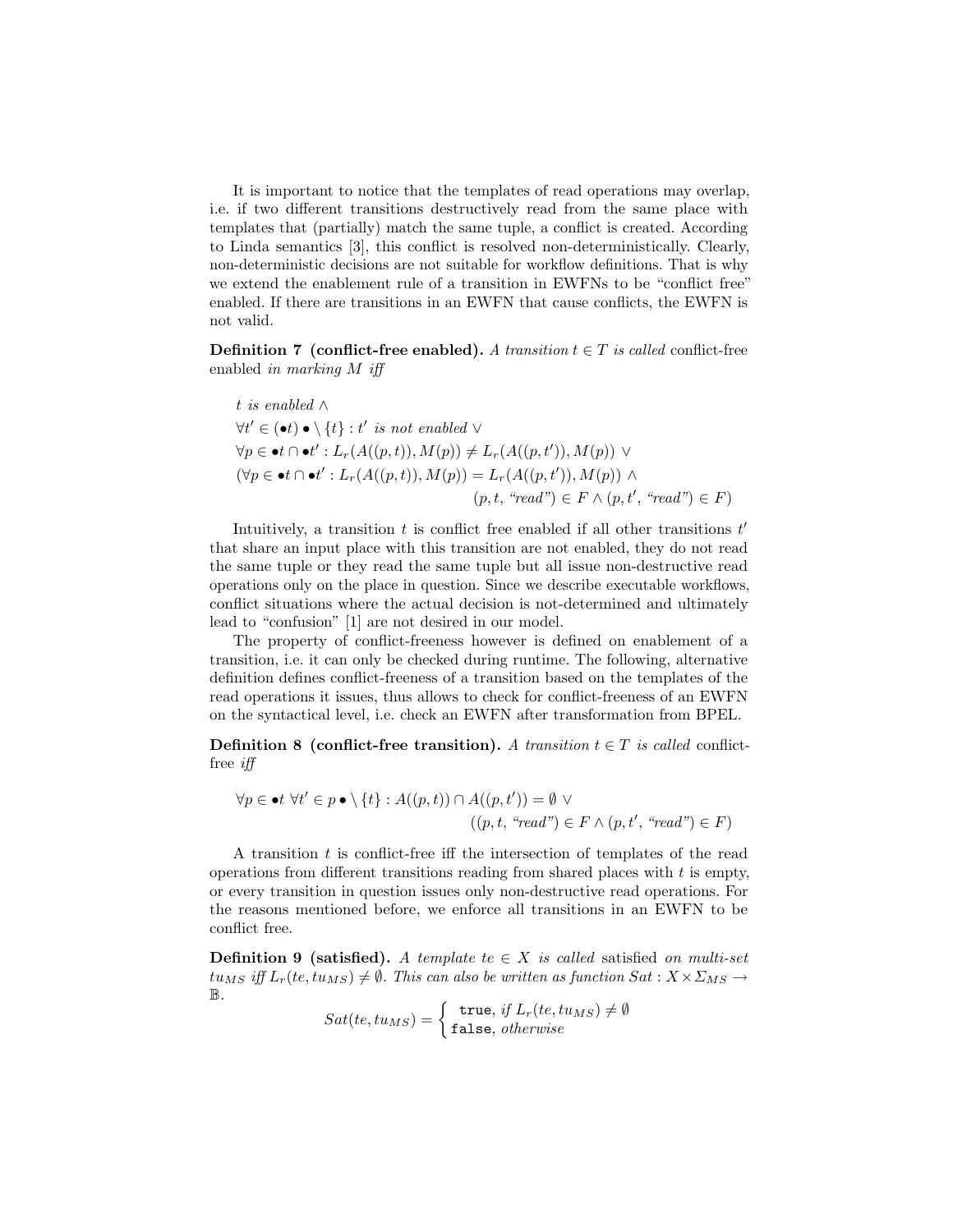**Definition 10 (fire).** A transition  $t \in T$  that is enabled in marking  $M_1$  may fire and change marking  $M_1$  to  $M_2$  as follows:

$$
\forall p \in \bullet t \cup t \bullet : M_2(p) = M_1(p) - \sum_{p_n \in \bullet t} L_r(A((p_n, t)), M_1(p_n)) + \sum_{p_n \in t \bullet} L_w(t, p_n))
$$

Note that in this definition, the operators  $+$ ,  $-$  and  $\sum$  are defined on multi-sets, removing and adding tuples from the multi-set respectively.

We extend the template matching from Definition [4](#page-2-0) to be able to understand join variables as fields in a template tuple. Join variables allow to express a restriction on the enablement of a transition such that it is only enabled if every template of its read/take operations that use a *join variable* is satisfied and the tuple elements on the position of the join variable are equal for each join variable. Note that for the matching itself a join variable is treated as wildcard  $(\star)$ .

Consider the join of two threads of control flow of the same workflow instance and process model, identified by the ids iid and pid respectively:

$$
te1 = ("CF", ?pid, ?iid)\n
$$
te2 = ("CF", ?pid, ?iid)
$$
$$

The transition using two separate take operations with  $te_1$  and  $te_2$  as templates is only enabled if there are tuples available in both incoming places that have equal values on their second and third position.

**Definition 11 (join matching).** A transition  $t \in T$  that uses join variables in its template operations is enabled in marking M iff

$$
\forall p \in \bullet t : L_r(A((p, t))[?*/\star], M(p)) \neq \emptyset \land
$$
  

$$
\forall p_1, p_2 \in \bullet t \exists n \in \mathbb{N} : \pi_n(A((p_1, t))) \text{ is join variable } \land
$$
  

$$
\pi_n(A((p_2, t))) \text{ is join variable } \land
$$
  

$$
\pi_n(A((p_1, t))) = \pi_n(A((p_2, t))) \land
$$
  

$$
\pi_n(L_r(A((p_1, t)), M(p_1))) = \pi_n(L_r(A((p_2, t)), M(p_2)))
$$

The treatment of join variables for the actual matching is expressed as  $[?*/\star]$ , meaning that every variable that starts with a ? is replaced by a wildcard  $(\star)$ .

For space reasons, we omit the usual definitions for firing sequence, reachability, liveness, boundedness, safeness well structuredness and well-formedness [\[10\]](#page-6-9) for EWFNs.

## 4 Conclusion and Future Work

In this paper, we presented a tuplespace-based Petri net dialect that is natively executable on a tuplespace system, i.e. each element of the Petri net has an equivalent element or operation on a tuplespace. An EWFN therefore is a kind of "byte code" for tuplespace-based applications; they can be designed using EWFNs and then directly transformed to a running application.